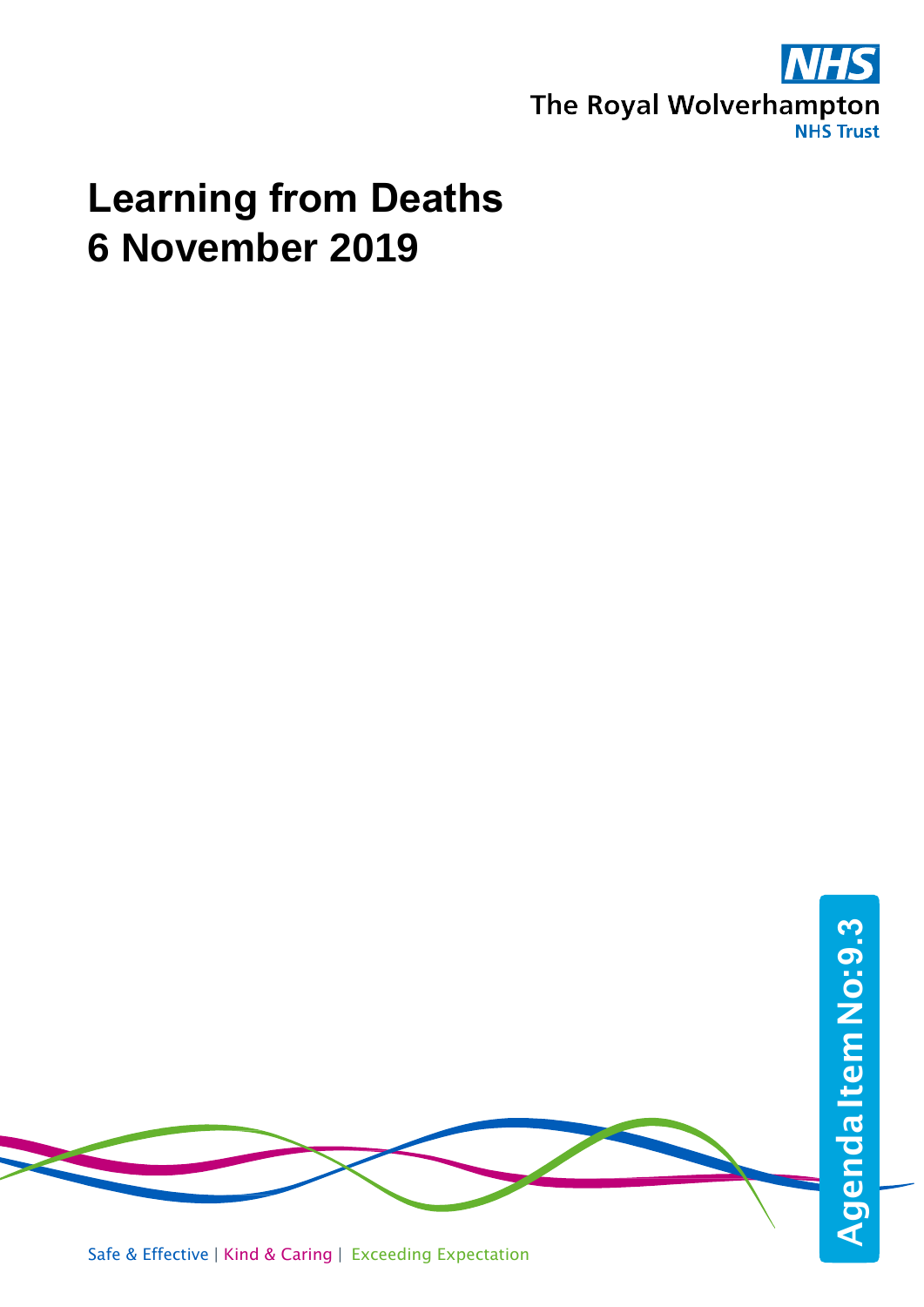## The Royal Wolverhampton NHS



**NHS Trust** 

|                                     | <b>Trust Board Report</b>                                                                                                                                                                                                                                                                                                                                                                                                               |  |  |  |  |  |  |
|-------------------------------------|-----------------------------------------------------------------------------------------------------------------------------------------------------------------------------------------------------------------------------------------------------------------------------------------------------------------------------------------------------------------------------------------------------------------------------------------|--|--|--|--|--|--|
| <b>Meeting Date:</b>                | November 6 <sup>th</sup> 2019                                                                                                                                                                                                                                                                                                                                                                                                           |  |  |  |  |  |  |
| Title:                              | Learning from Deaths                                                                                                                                                                                                                                                                                                                                                                                                                    |  |  |  |  |  |  |
| <b>Executive</b><br><b>Summary:</b> | The paper presents the Trust's most recent mortality data and the work being<br>undertaken to scrutinise and act upon the potential causes for the outlier<br>status of the SHMI indicator.                                                                                                                                                                                                                                             |  |  |  |  |  |  |
|                                     | The Trust crude mortality shows a decreasing trend.                                                                                                                                                                                                                                                                                                                                                                                     |  |  |  |  |  |  |
|                                     | The national SHMI dataset shows the most recent score for RWT of 1.15,<br>June 2018 to May 2019. This is a maintained position following 3 months of<br>an improved SHMI score.                                                                                                                                                                                                                                                         |  |  |  |  |  |  |
|                                     | The Trust continues to work with colleagues to identify cases where<br>documentation does not fully represent the Charlson comorbidity scores or<br>the risk of death and this work has had an impact on the expected deaths<br>reported.                                                                                                                                                                                               |  |  |  |  |  |  |
|                                     | Mortality reviewers have now been in post for 2 months and the rate of SJR<br>completion is showing an improvement.                                                                                                                                                                                                                                                                                                                     |  |  |  |  |  |  |
|                                     | Clinical groups reported their gap analysis and improvement plans to CQC<br>on 19 <sup>th</sup> September. These action plans will continue to be reviewed through<br>the Mortality Governance processes                                                                                                                                                                                                                                |  |  |  |  |  |  |
| <b>Action</b><br><b>Requested:</b>  | Receive and note                                                                                                                                                                                                                                                                                                                                                                                                                        |  |  |  |  |  |  |
| For the attention<br>of the Board   | To note the SHMI which has maintained its position of 1.15 this month                                                                                                                                                                                                                                                                                                                                                                   |  |  |  |  |  |  |
| <b>Assure</b>                       | The Board has previously been reassured through data analysis that the<br>increased SHMI is not an indicator of avoidable mortality or quality of care.<br>However, work continues to review and, where possible, enhance quality of<br>care provision across admission pathways with elevated SMR's.<br>Work also continues to address coding & data capture with respect to<br>accuracy and completeness prior to submission of data. |  |  |  |  |  |  |
|                                     |                                                                                                                                                                                                                                                                                                                                                                                                                                         |  |  |  |  |  |  |
| <b>Advise</b>                       | Raised SMR's can impact on a Trust's reputation. RWT's elevated SHMI is<br>a focus of external scrutiny with assurance being requested and provided<br>regarding the work undertaken, as described above and in this report.                                                                                                                                                                                                            |  |  |  |  |  |  |
| <b>Alert</b>                        | Diagnostic groups with elevated SMRs or high excess deaths remain :<br>Influenza<br>Chronic renal failure<br><b>Respiratory Distress Syndrome</b><br>Malignant neoplasm without specification of site<br>Acute cerebrovascular disease                                                                                                                                                                                                  |  |  |  |  |  |  |

Pneumonia Chronic obstructive pulmonary disease and bronchiectasis

Septicaemia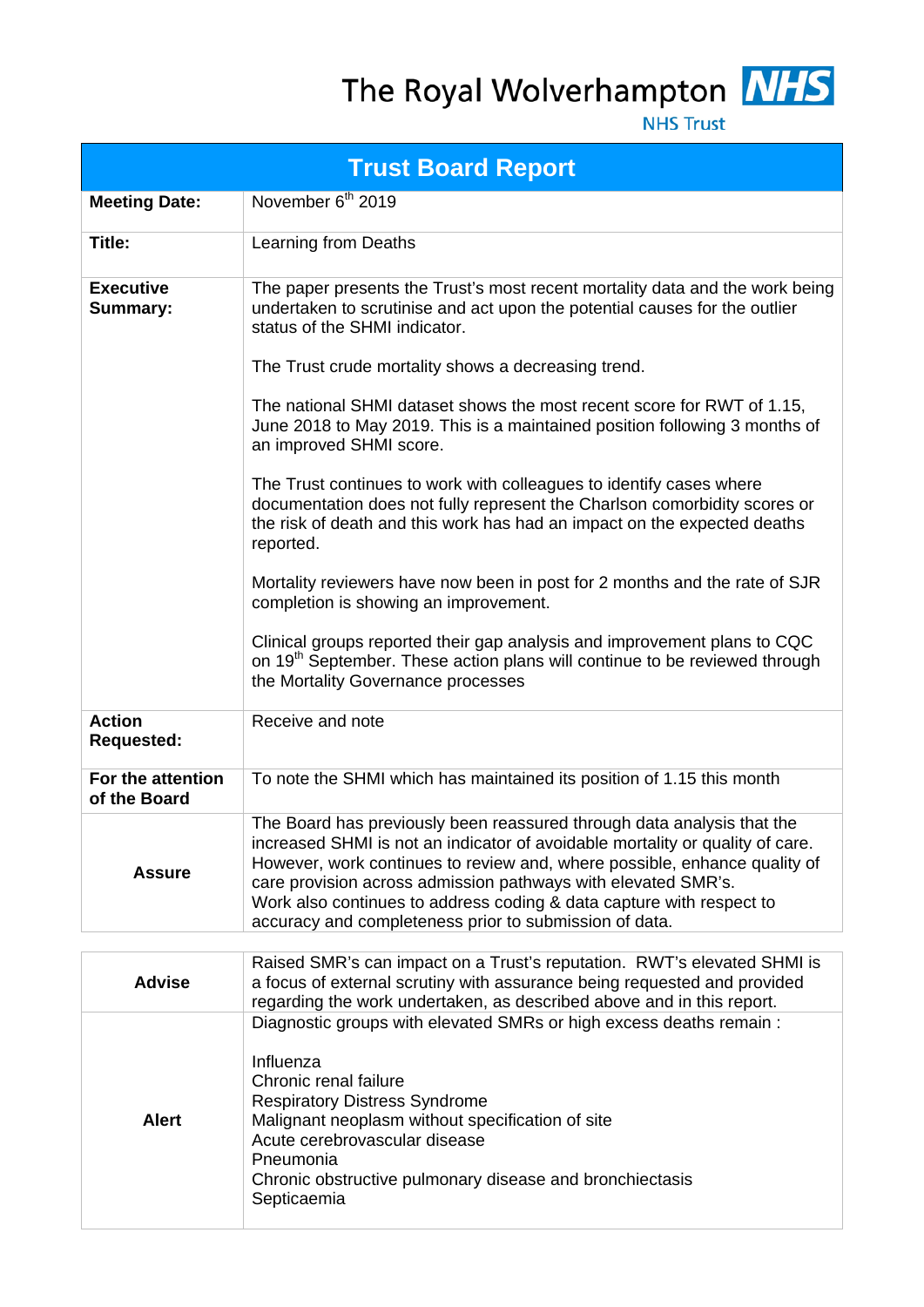|                                                                | Reviews have been conducted, reported internally and where requested to<br>CQC                                                                                                                                                                                                                                                                                                                                                                                                                                                                                                                                                                                                                    |
|----------------------------------------------------------------|---------------------------------------------------------------------------------------------------------------------------------------------------------------------------------------------------------------------------------------------------------------------------------------------------------------------------------------------------------------------------------------------------------------------------------------------------------------------------------------------------------------------------------------------------------------------------------------------------------------------------------------------------------------------------------------------------|
| <b>Author + Contact</b><br><b>Details:</b>                     | janemckiernan@nhs.net<br>Jane McKiernan<br>on behalf of Dr Jonathan Odum - Medical Director<br>01902 695958 E-mail: jonathan.odum@nhs.net                                                                                                                                                                                                                                                                                                                                                                                                                                                                                                                                                         |
| <b>Links to Trust</b><br><b>Strategic</b><br><b>Objectives</b> | 1. Create a culture of compassion, safety and quality<br>2. Proactively seek opportunities to develop our services<br>3. To have an effective and well integrated local health and care system that operates<br>efficiently<br>6. Be in the top 25% of all key performance indicators                                                                                                                                                                                                                                                                                                                                                                                                             |
| <b>Resource</b><br>Implications:                               | Revenue:<br>Capital:<br>Workforce:<br>N/A<br>Funding Source:                                                                                                                                                                                                                                                                                                                                                                                                                                                                                                                                                                                                                                      |
| <b>CQC Domains</b>                                             | <b>Safe:</b> patients, staff and the public are protected from abuse and avoidable harm.<br>Effective: care, treatment and support achieves good outcomes, helping people maintain<br>quality of life and is based on the best available evidence.<br><b>Caring:</b> staff involve and treat everyone with compassion, kindness, dignity and respect.<br><b>Responsive:</b> services are organised so that they meet people's needs.<br>Well-led: the leadership, management and governance of the organisation make sure it's<br>providing high-quality care that's based around individual needs, that it encourages learning<br>and innovation, and that it promotes an open and fair culture. |
| <b>Equality and</b><br><b>Diversity Impact</b>                 | N/A                                                                                                                                                                                                                                                                                                                                                                                                                                                                                                                                                                                                                                                                                               |
| <b>Risks: BAF/TRR</b>                                          | BAF SR 12                                                                                                                                                                                                                                                                                                                                                                                                                                                                                                                                                                                                                                                                                         |
| <b>Risk: Appetite</b>                                          |                                                                                                                                                                                                                                                                                                                                                                                                                                                                                                                                                                                                                                                                                                   |
| <b>Public or Private:</b>                                      | Public                                                                                                                                                                                                                                                                                                                                                                                                                                                                                                                                                                                                                                                                                            |
| <b>Other formal</b><br>bodies involved:                        | Mortality Review Group/Compliance Oversight Group/Quality Standards<br>Improvement Group/Quality Governance Assurance Committee/Trust<br><b>Management Committee</b>                                                                                                                                                                                                                                                                                                                                                                                                                                                                                                                              |
| <b>References</b>                                              |                                                                                                                                                                                                                                                                                                                                                                                                                                                                                                                                                                                                                                                                                                   |
| <b>NHS</b><br><b>Constitution:</b>                             | In determining this matter, the Board should have regard to the Core<br>principles contained in the Constitution of:<br>Equality of treatment and access to services<br>High standards of excellence and professionalism<br>Service user preferences<br>Cross community working<br><b>Best Value</b><br>Accountability through local influence and scrutiny                                                                                                                                                                                                                                                                                                                                       |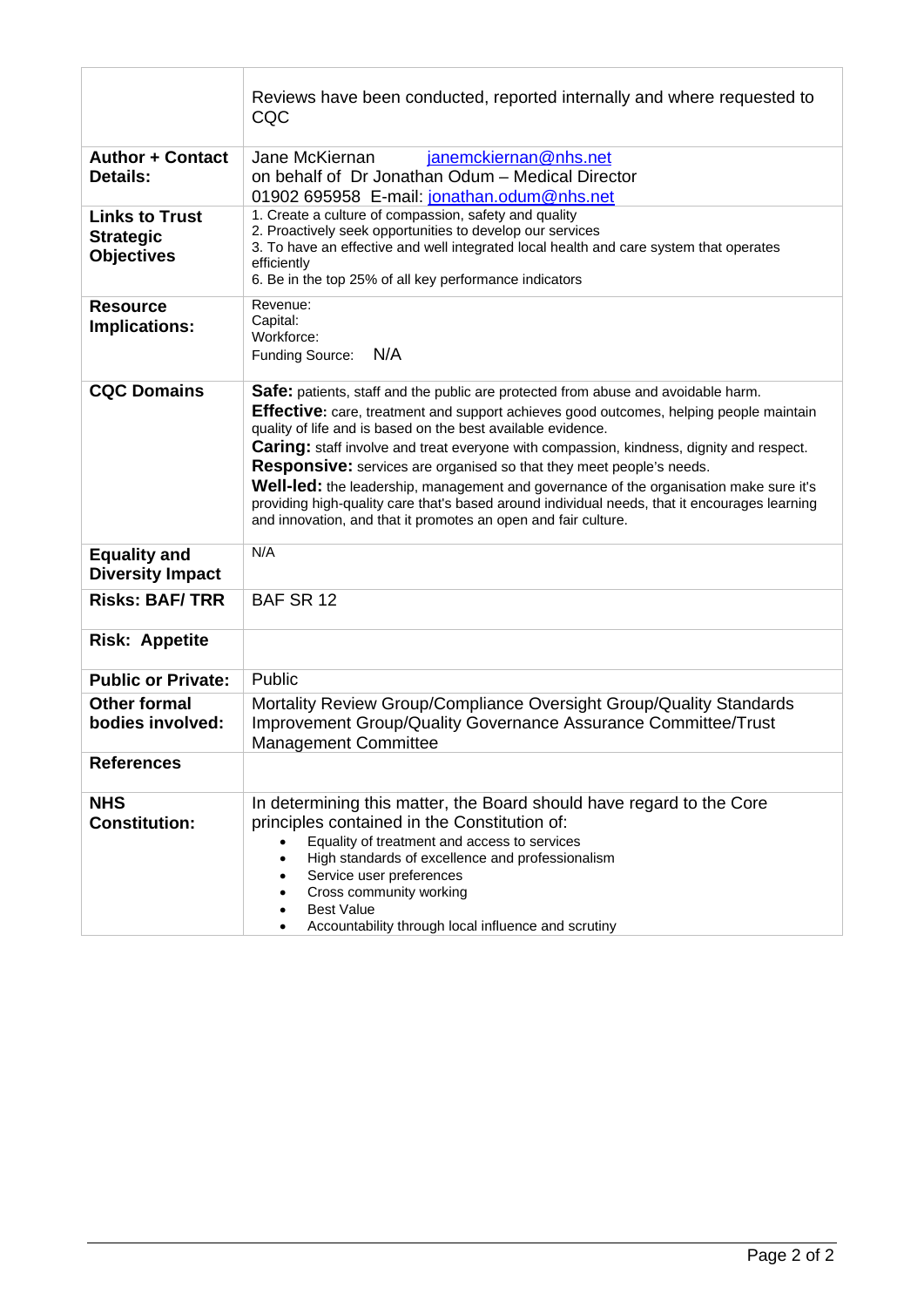### **Learning from Deaths: Update of monthly activity October 2019**

#### **Update on Standardised Mortality Rates (SMRs) and Inpatient data relevant to these calculations**

#### 1. **Crude mortality**

The number of deaths and crude mortality represent inpatient mortality only (ordinary admissions including still births) extracted from internal data.

For the period Q1 2019/20, the inpatient crude mortality rate was 2.57%. Year to date (April to August 2019) the crude mortality is 2.49%.

These figures continue to represent a reduction in comparison to similar time periods in 2017/18 and 2018/19.



#### 2. **Standardised Hospital Mortality Index: SHMI (inpatient deaths plus deaths 30 days after discharge)**

The most recent published SHMI value, Oct 10th 2019 for the period June 2018 – May 2019 was 1.15.

| Time period             | <b>SHMI Value *</b> | <b>SHMI Crude Mortality %</b> |
|-------------------------|---------------------|-------------------------------|
| Jan 2018-Dec 2018       | 1.21                | 4.02                          |
| Feb 2018 - Jan 2019     | 1.21                | 3.99                          |
| March 2018 - Feb 2019   | 1.19                | 3.94                          |
| April 2018 – March 2019 | 1.17                | 3.85                          |
| May 2018- April 2019    | 1.15                | 3.81                          |
| June 2018- May 2019     | 1.15                | 3.80                          |

**<sup>\*</sup>**NHS DIGITAL Oct 10th 2019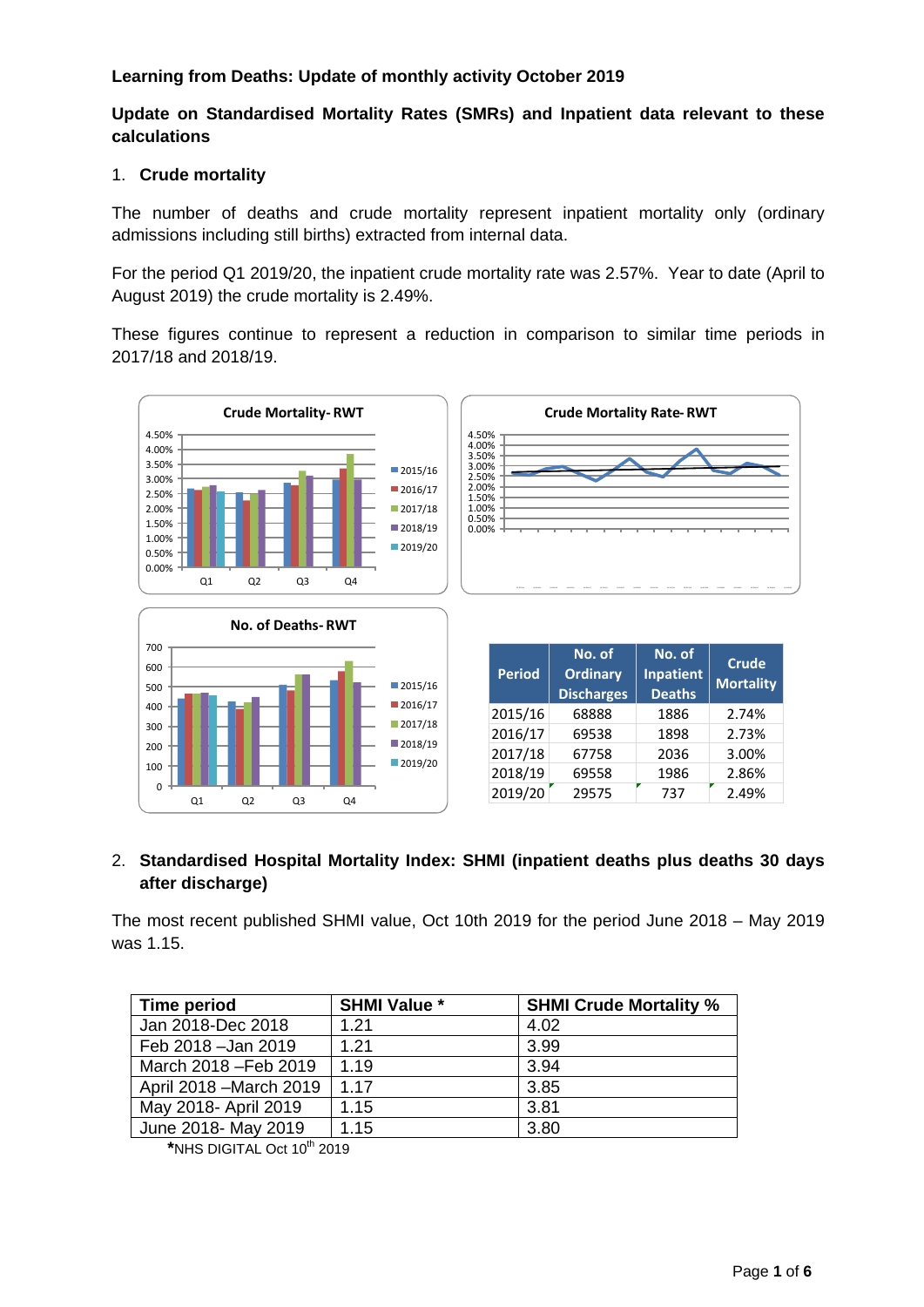

SHMI is derived from the ratio between observed and expected deaths. Changes in either or both of these 2 values will result in a change in the SHMI.

The figure below shows that the Trust's expected deaths has increased, against the national trend. The Trust's observed deaths have decreased as has the national trend.



The Trust continues to work with PWC to identify those cases where documentation may not represent fully the Charlson comorbidity scores or the risk of death. This together with changes in processes relating to documentation and coding will have contributed to the increase in expected deaths reported.

The Trust is ranked 125 of 130 Trusts across the country and remains an outlier.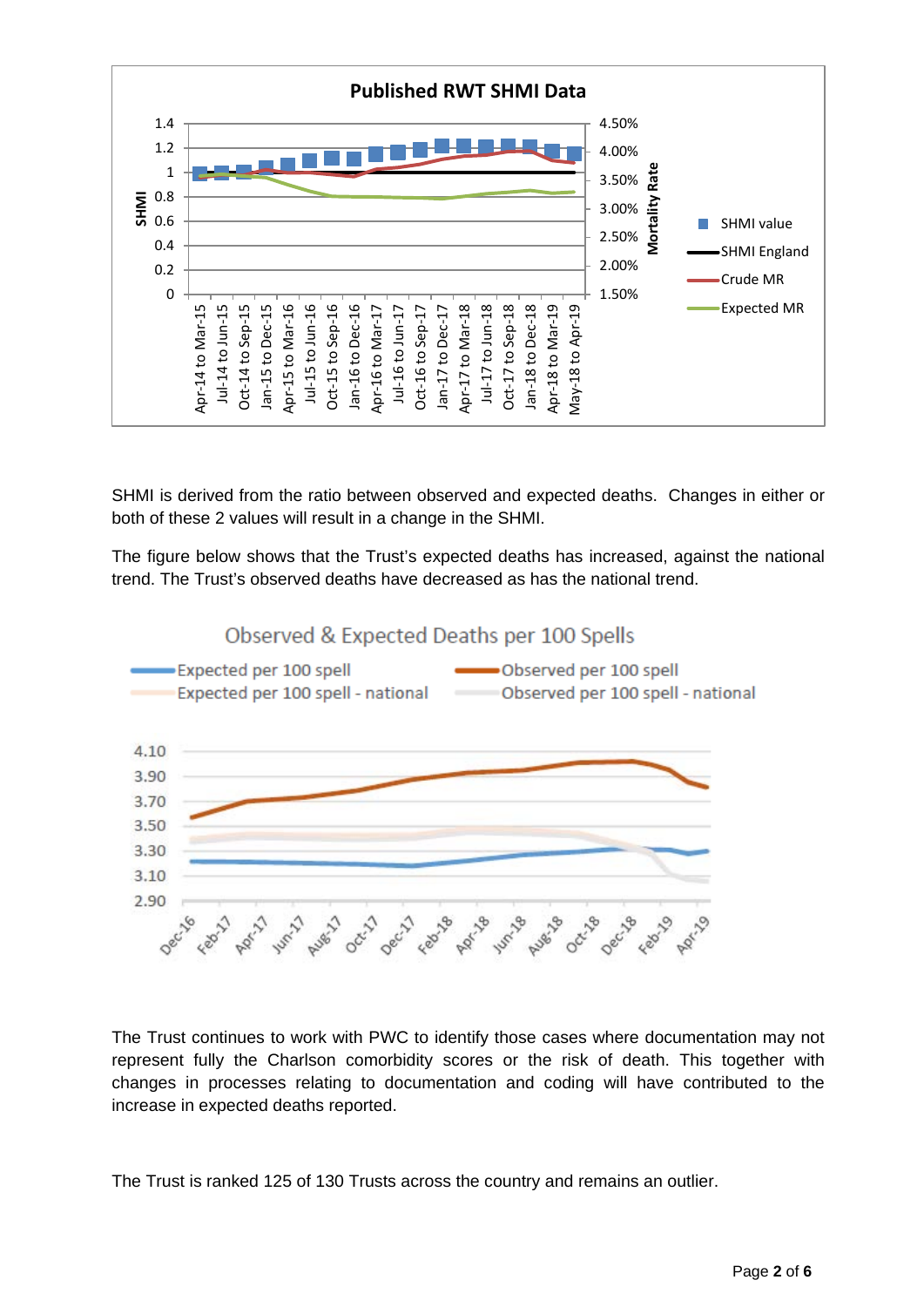

#### Please note that funnel plot is only valid when SHMI score is 100 for all the organisations (shown below) as a whole. It can be verified through highlighting all data items and checking grand total in Tab 3 breakdown table.

### 3. **Diagnostic groups with high SHMI**

Table 1 overleaf, demonstrates the diagnosis groups with the highest excess deaths, the larger the size of box, the higher the number of excess deaths. The highest SHMIs are represented by the deepest shading.

The leads for the diagnostic pathways, pneumonia, stroke, septicaemia, heart failure, COPD and renal failure have all identified areas for improvement (from case note scrutiny and benchmark data) and continue to develop and implement action plans.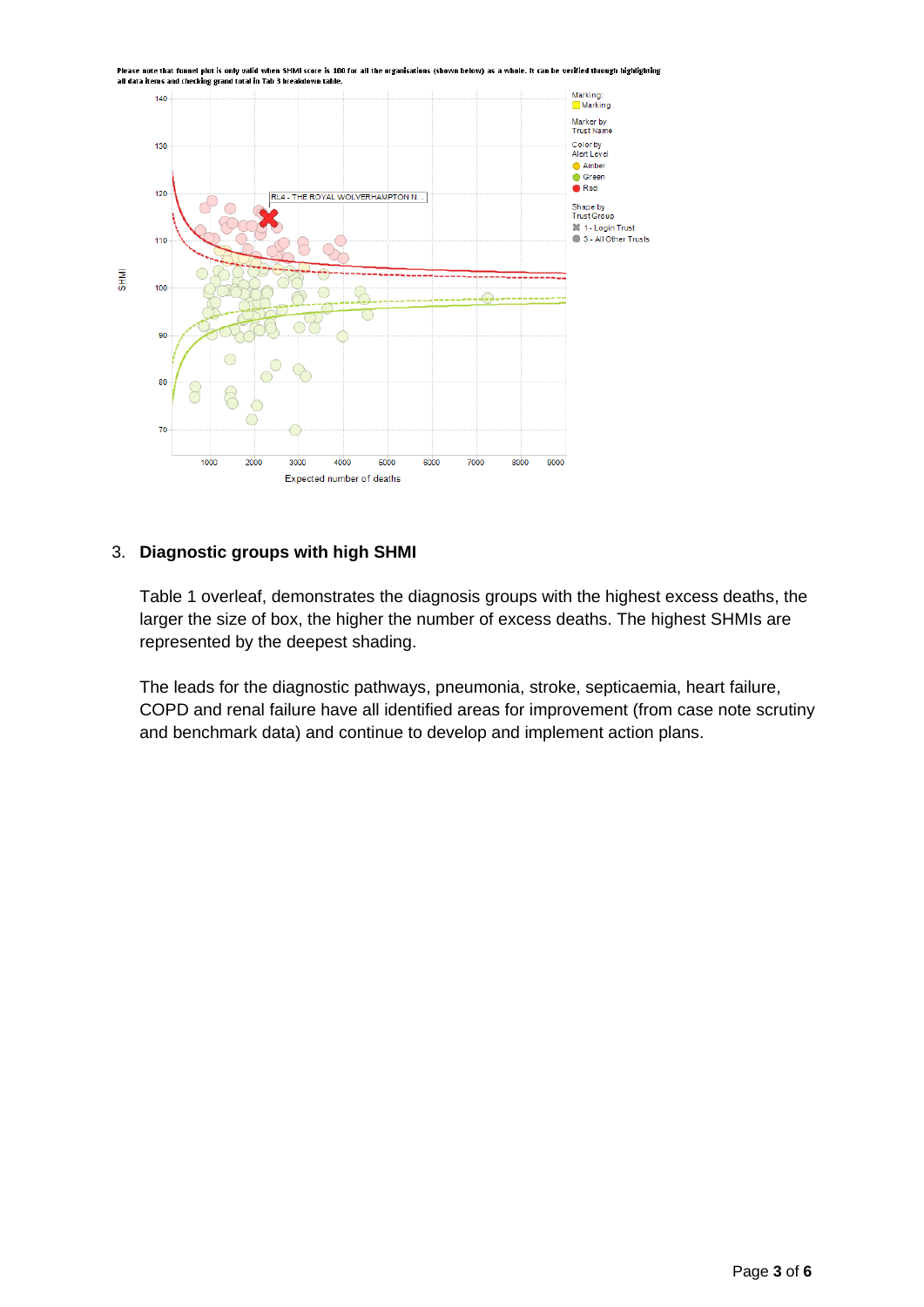|                                                                             |                                                         |                                   |                                        |                                                      |                                   |                                       |                                           |                                                         | Data limited by:                        |
|-----------------------------------------------------------------------------|---------------------------------------------------------|-----------------------------------|----------------------------------------|------------------------------------------------------|-----------------------------------|---------------------------------------|-------------------------------------------|---------------------------------------------------------|-----------------------------------------|
|                                                                             | 42: 65 - Mental retardation, 68 -                       |                                   | 75:: 127 - Chronic obstructive         |                                                      |                                   |                                       |                                           | Marking (2)<br>Marking:                                 |                                         |
|                                                                             | Senility and organic mental<br>disorders                |                                   | pulmonary disease and<br>bronchiedasis |                                                      |                                   | infarction                            | 57: 100 - Acute myocardial                | Markinq(3)                                              |                                         |
| 73 :: 122 - Pneumonia<br>(except that caused by<br>tuberculosis or sexually |                                                         |                                   |                                        |                                                      |                                   |                                       |                                           |                                                         | Color by<br><b>SHMI</b>                 |
| transmitted disease)                                                        |                                                         |                                   |                                        | 31:: 21 - Cancer of                                  |                                   |                                       |                                           |                                                         | • Max (773.02)<br>$\bigcirc$ Min (0.00) |
|                                                                             |                                                         | 65:: 108 - Congestive             |                                        | bone and                                             |                                   |                                       | $99:157-$                                 | $10:14-$                                                |                                         |
|                                                                             | $100::156-$<br>Nephritis:                               | heart failure:<br>nonhypertensive |                                        | connective tissue.<br>36 - Cancerof<br>thyroid, 43 - |                                   |                                       | Acute and<br>unspecified<br>renal failure | Cancer of<br>colon                                      | Size by<br><b>Excess Deaths</b>         |
|                                                                             | nephrosis; renal<br>sclerosis, 158 -                    |                                   |                                        | Malignant neoplas                                    |                                   |                                       |                                           |                                                         | Hierarchy<br>Diagnostic Group (SHMI)    |
|                                                                             | Chronic renal<br>failure                                | $77:129-$                         | $52::84-$<br>Headache:                 | $60 : 103 -$<br>Pulmonary                            |                                   | $71:117-$<br>Other                    | $87:143-$                                 | $89:145-$<br>Intestinal                                 |                                         |
|                                                                             |                                                         | Aspiration<br>pneumonitis:        | including<br>migraine,                 | heart                                                | circulatory<br>disease<br>disease |                                       | hernia                                    | Abdominal obstruction<br>without                        |                                         |
|                                                                             | 37 :: 55 - Fluid and<br>electrolyte<br><b>disorders</b> | food/vomitus                      | 86 - Cata                              | $123::225 -$                                         | 13 : 17                           | 25:35                                 |                                           | hernia<br>38:52<br>36:48                                |                                         |
| 2::2-Septicemia (except in<br>labor), 249 - Shock                           |                                                         | $107::197-$                       | $12 : 16 -$<br>Cancer of               | Joint<br>disorders                                   | Cancer                            |                                       |                                           | Cancer Thyroid Nutrition                                |                                         |
|                                                                             |                                                         | Skin and<br>subcutaneous          | liver and<br>intrahep                  | and dislo                                            |                                   | of pan of brai disord al defi<br>111: |                                           |                                                         |                                         |
|                                                                             |                                                         | tissue<br><i>infections</i>       | $23:32-$                               | $43 : 66 -$<br>Alcohol-                              | $104 -$<br>$164 -$                | $205 -$                               | 112:<br>$207 -$                           | 118<br>$220 -$                                          |                                         |
|                                                                             |                                                         | $46:76-$                          | Cancer of<br>bladder                   | related<br>mental                                    | sia of                            | osis: i                               |                                           | Hyperpla Spondyl Patholog Intrauteri<br>ical fra ne hvp |                                         |
|                                                                             |                                                         | <b>Meningitis</b><br>(except that | $48:80-$                               | $124$ $\pm$<br>$233 -$                               | $6:6-$<br>Hepatiti                | 96:<br>$153 -$                        | $101 -$<br>$159 -$                        | $108 \div$<br>114:<br>$198 -$<br>$54 -$                 |                                         |
|                                                                             | 51:: 85 - Coma:<br>stupor; and brain                    | caused by<br>tuberculosi          | <b>Multiple</b><br>sclerosis.          | Intracra $5, 7$<br>nial inj                          | 39::59                            | Gast Urin<br>122:<br>$16$ $\degree$   |                                           | Oth Gou<br>28:: 32::<br>33:                             |                                         |
|                                                                             | damage                                                  | $68:114-$                         | $81 - Oth$                             | $129$ $\degree$<br>$238 -$                           | Defici Fract                      | $230 - 20$                            | $34$ ::                                   | $40$ $44$ $46$<br>40: 41:                               |                                         |
| 66 :: 109 - Acute                                                           |                                                         | Peripheral<br>and visceral        |                                        | 62: 105 - Complic 44: 71<br>Conductio ations         | - Other                           | 132:                                  |                                           | $50$ ::<br>ure 49 63 57 83                              |                                         |
| cerebrovascular disease                                                     |                                                         | atherosclerosi<br>s               | n<br>disorders                         | 138 <sub>II</sub><br>$251 -$                         | psyc<br>63::                      | $241 -$<br>Poiso                      | $85 \div$<br>67:<br>: 11                  | 86:<br>88::<br>$13$ $14$ $14$                           |                                         |
|                                                                             | $120::226 -$<br>Fracture of neck of                     | $119::224-$                       | $81:56-$                               | Abdomi<br>nal pain                                   | $106 -$<br>Cardi                  | $n$ in                                | : 12                                      | 76: 92: 98: 116 117<br>114:1522                         |                                         |
|                                                                             | femur (hip)                                             | Other<br>perinatal                | Cystic<br>fibrosis.                    | $5:5-$                                               | 69::<br>$115 -$                   | 14                                    | 78: 93: 109 121                           | 136                                                     |                                         |
|                                                                             |                                                         | conditions                        |                                        | 133 - Ot HIV in                                      | Aorti                             |                                       | $15$ $\pm 13$ : 15 : 2 : 2 :              | $\mathbb{Z}^2$                                          |                                         |

### Table 1 Diagnostic Groups (RWT) with highest excess deaths and highest SHMI

### 4. **CUSM alert**

| <b>Alert</b><br><b>Trigger</b> | <b>CCS Diagnostic Group</b>  | <b>Expected</b><br><b>Deaths</b> | <b>Deaths</b> | <b>Observed   Number of</b><br><b>Discharges</b> |
|--------------------------------|------------------------------|----------------------------------|---------------|--------------------------------------------------|
| <b>May 19</b>                  | <b>Chronic Renal Failure</b> | 7.2                              | 15            | 195                                              |

After a previously reported increase in CUSUM trend, the Chronic Renal Failure diagnosis group triggered a CUSUM alert in May 2019. The Trust has also received an external alert letter from Dr Foster Unit regarding the higher than expected mortality for CKI. This is likely to be followed by a CQC alert.

Mortality Review Group has instigated a clinical review of deaths for this time period and this will be reported at MRG in Dec 2019.

A review of the coding of Primary Diagnosis has already been undertaken. 27 cases were reviewed and amendments made in 1 case. The audit highlighted the relative underreporting of definite diagnosis in these cases and confirmed the requirement to continue the ongoing work with education and process changes.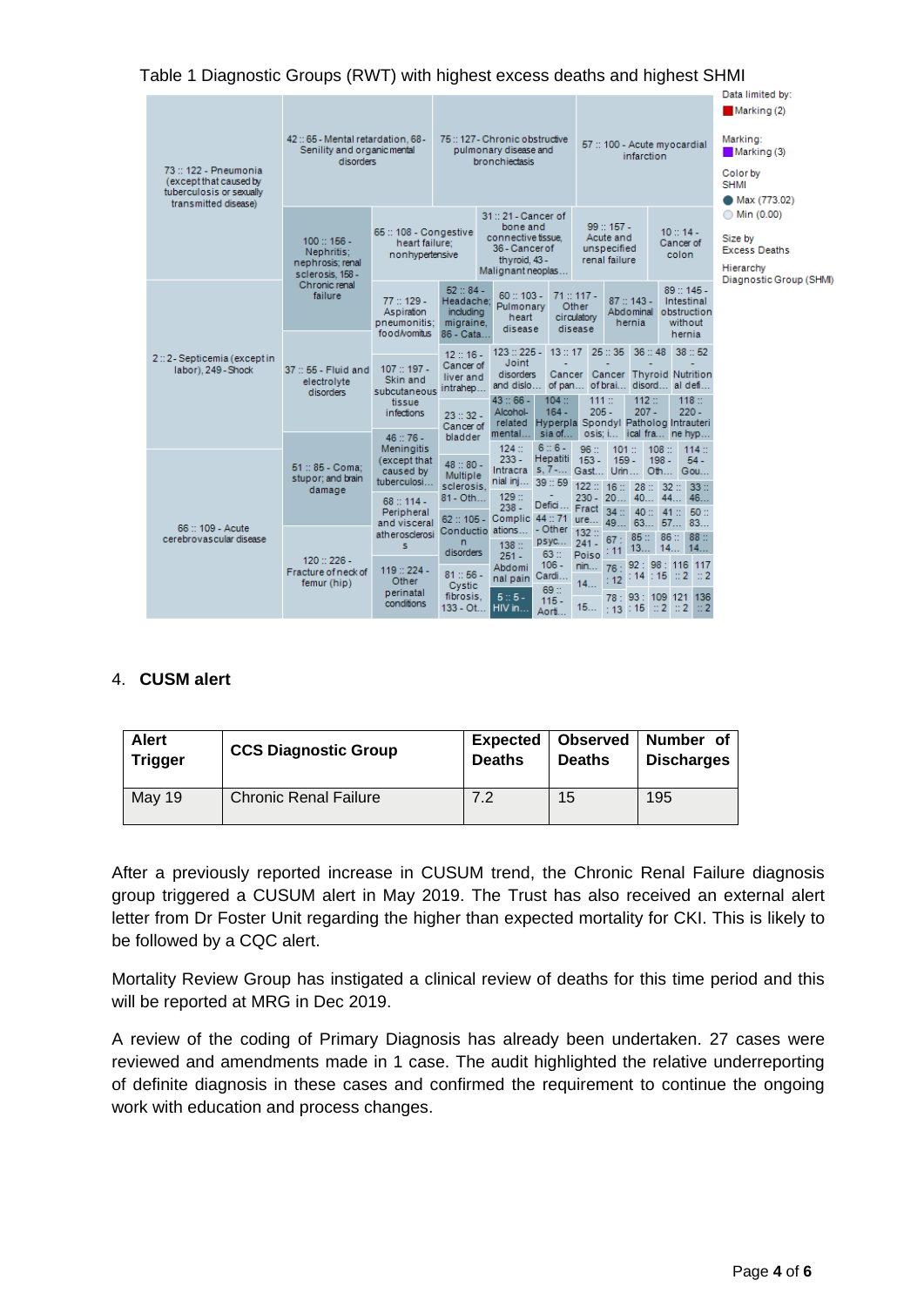#### 5. **Learning from Deaths- Scrutiny of Case Notes**

The summary table below, provides a position for Q2 for the period of 1st July to 31st August 2019, reported at 12th September

The transition plan for transfer of completion of all SJRs by the Mortality Reviewers has now been implemented and the SJR1 reviews that remains outstanding for the period of October 2018 to 31st July is 107. In August a further 25 SJR1s have been identified for review.

The outstanding SJR2s (48) have all been allocated to Mortality Reviewers. At 27th September, 32 have been completed leaving 16 SJR2s outstanding. These reviews relate to deaths that occurred in early 2018.

A role of the Medical Examiner and Bereavement nurse is to contact and discuss the case with families. 67% of assessments have resulted in discussion with families. The comments are largely positive. The Bereavement team is currently working through a plan to take the themes of the learning and share in a meaningful way with directorates.

|    | <b>Scrutiny of Deaths - Data:</b>                       | <b>Oct-18</b> | <b>Nov-18</b> | Dec-18 | $Jan-19$ | Feb-19 | $Mar-19$        | Apr-<br>19 | May-<br>19 | <b>Jun-19</b> | <b>Jul-19</b>  | Aug-19       |
|----|---------------------------------------------------------|---------------|---------------|--------|----------|--------|-----------------|------------|------------|---------------|----------------|--------------|
|    | <b>Total Number of Deaths (admissions)</b>              | 180           | 200           | 178    | 208      | 163    | 150             | 160        | 151        | 143           | 146            | 136          |
|    | Total Number of Deaths (ED attendance)                  |               | 25            | 26     | 27       | 16     | 16              | 18         | 26         | 14            | 17             | 16           |
|    | <b>Total Number of Deaths</b>                           | 187           | 225           | 204    | 235      | 179    | 166             | 178        | 177        | 157           | 163            | 152          |
|    | Total No. of Deaths referred to Coroner (Gen Office/ME) |               |               |        |          | 72     | 61              | 85         | 83         | 82            | 85             | 81           |
| 5  | ME assessments completed                                |               |               | 10     | 69       | 84     | 103             | 88         | 112        | 99            | 113            | 89           |
| 10 | <b>Total SJR1s Identified (Mandated/ME)</b>             | 27            | 36            | 37     | 39       | 31     | 24              | 36         | 39         | 36            | 34             | 25           |
| 11 | No. of SJR1s completed (mandated/ME)                    | 18            | 32            | 28     | 28       | 23     | 16              | 19         | 18         | 15            | $\overline{2}$ | $\mathbf{0}$ |
| 12 | No of SJR1s outstanding (Mandated/ME)                   | 9             | 4             | 9      | 8        | 6      | $\overline{7}$  | 12         | 12         | 18            | 30             | 24           |
| 13 | No. of SJR1s completed in addition to mandated          | 68            | 38            | 40     | 27       | 14     | 10 <sup>°</sup> |            |            |               | $\Omega$       | $\mathbf{0}$ |
|    |                                                         |               |               |        |          |        |                 |            |            |               |                |              |
| 15 | <b>Total SJR2s Identified (cumulative)</b>              | 6             |               |        | 3        |        | $\overline{2}$  |            |            | 2             | 0              | $\mathbf 0$  |
| 16 | No. of SJR2s completed                                  |               |               |        | 51       |        |                 |            |            |               | 15             | 9            |
| 17 | No. of SJR2s Outstanding (cumulative)                   |               |               |        | 42       | 43     | 45              | 46         | 46         | 48            | 33             | 24           |
| 18 | No. of Deaths identified for RCA (following SJR2)       |               |               |        | 2        |        |                 |            |            |               |                |              |

Table 2 Summary Position Scrutiny of Deaths (data correct at 12<sup>th</sup> September 2019)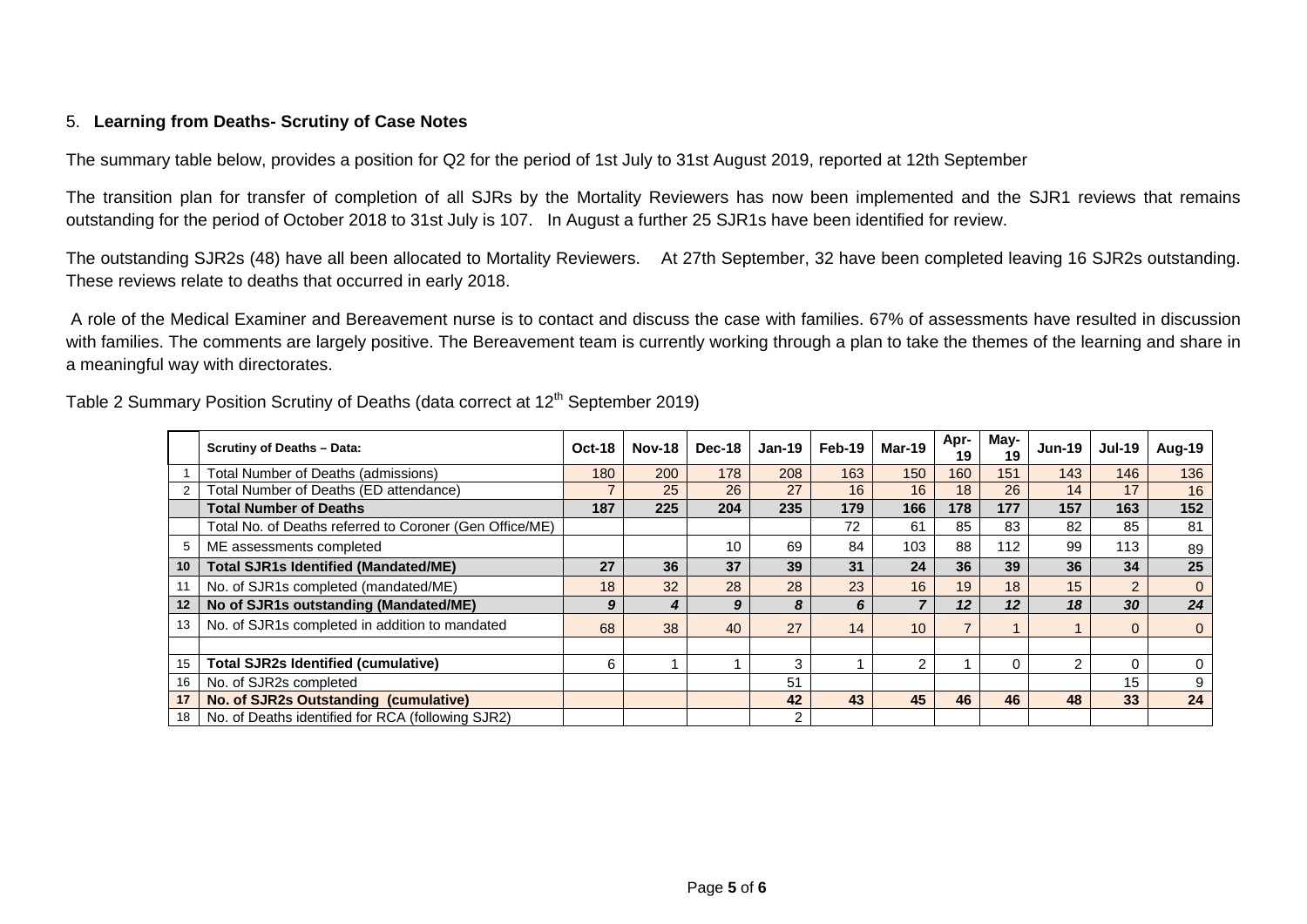**SJR1 Outcomes** – The completed SJR2s as at 12<sup>th</sup> September were reported to MRG for the period 1<sup>st</sup> July to 31<sup>st</sup> August.



Poor and very poor care was not identified in any case during these 2 months.

#### SJR 2 Outcomes

The outcomes of reviews undertaken during the period of  $1<sup>st</sup>$  July to 31<sup>st</sup> August are reported. Where the overall outcome has been deemed 'poor care' (20 in total), these are communicated to each of the relevant Mortality Leads for them to review and consider whether they are SI reportable. Of the 13 SJR2's previously reported to MRG, each Directorate has confirmed that none meet the criteria for an SUI.

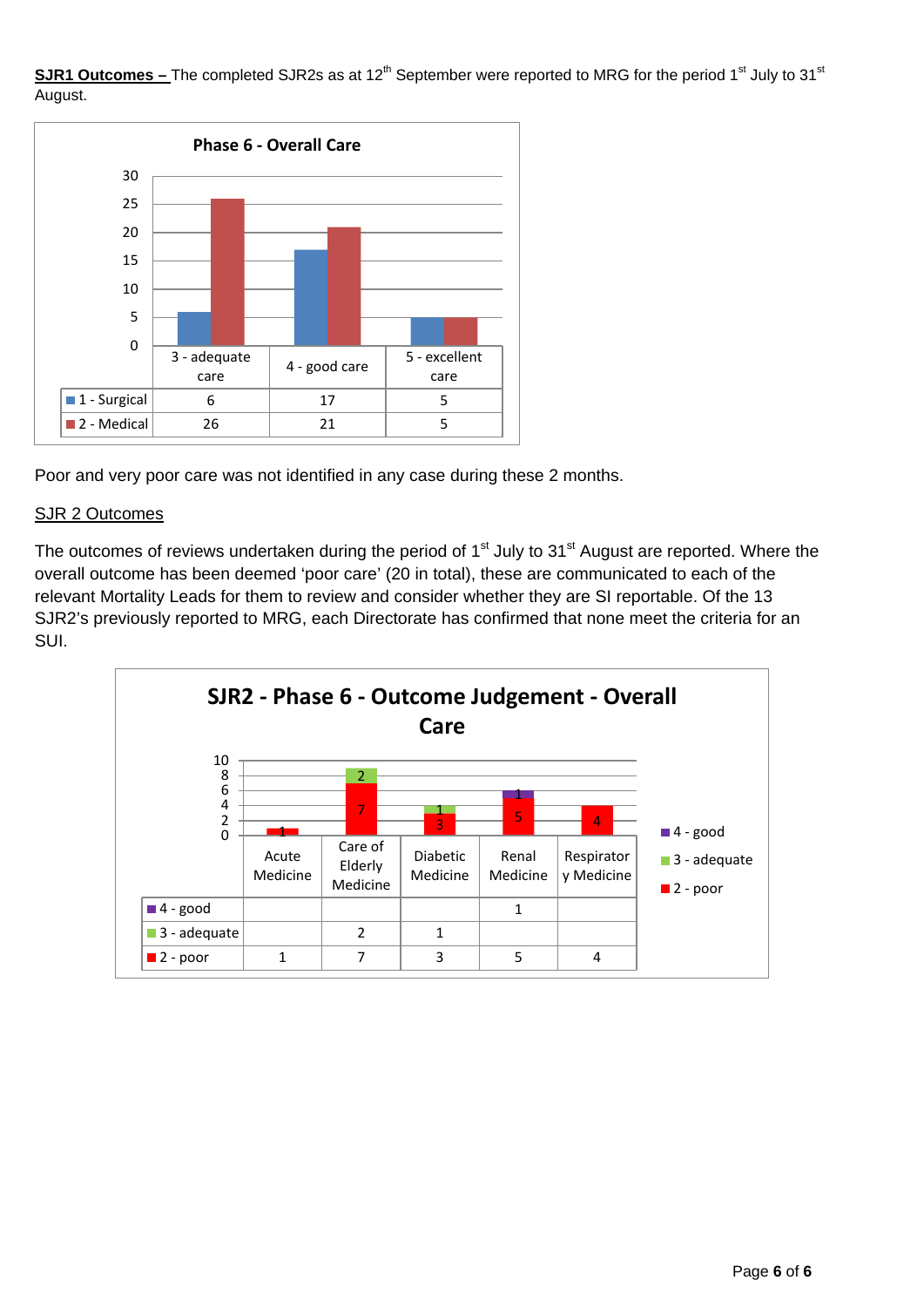Version 23 17/09/2019

| <b>Objective</b>                            | <b>Activity</b>                                                                                                                                                                                                                                                                                                                 | <b>Expected Output/Outcome</b>                                                                                                      | Progress at 10/09/19 (exceptions only)                                                                                                                                                                            | <b>Start Date</b>    | <b>End Date</b> | Owner                                                     | <b>Exec Director</b>         | <b>Status</b> | <b>Status</b> | <b>Status</b><br>Date of Update Date of Update Date of Update | Date<br><b>Status</b><br>of Update 10/9/19 |  |
|---------------------------------------------|---------------------------------------------------------------------------------------------------------------------------------------------------------------------------------------------------------------------------------------------------------------------------------------------------------------------------------|-------------------------------------------------------------------------------------------------------------------------------------|-------------------------------------------------------------------------------------------------------------------------------------------------------------------------------------------------------------------|----------------------|-----------------|-----------------------------------------------------------|------------------------------|---------------|---------------|---------------------------------------------------------------|--------------------------------------------|--|
|                                             |                                                                                                                                                                                                                                                                                                                                 |                                                                                                                                     |                                                                                                                                                                                                                   |                      |                 |                                                           |                              | 29/04/19      | 31/05/19      | 26/07/19                                                      |                                            |  |
|                                             |                                                                                                                                                                                                                                                                                                                                 |                                                                                                                                     |                                                                                                                                                                                                                   |                      |                 |                                                           |                              |               |               |                                                               |                                            |  |
| A1 Programme Management (PM) and Governance | Develop a Trust Mortality Strategy                                                                                                                                                                                                                                                                                              | Strategy developed via consultation                                                                                                 |                                                                                                                                                                                                                   | 01/09/18             | 30/11/18        | D Hickman                                                 | J Odum/                      |               |               |                                                               |                                            |  |
|                                             |                                                                                                                                                                                                                                                                                                                                 |                                                                                                                                     |                                                                                                                                                                                                                   |                      |                 |                                                           |                              |               |               |                                                               |                                            |  |
|                                             | Agree TOR of MIG to include scope and development/review                                                                                                                                                                                                                                                                        | MIG terms of reference                                                                                                              |                                                                                                                                                                                                                   | 01/06/18             | 30/07/18        | S Roberts                                                 | J Odum/                      |               |               |                                                               |                                            |  |
|                                             | Terms of Reference for Mortality Review Group following merger of MoRAG                                                                                                                                                                                                                                                         | MRG TOR developed                                                                                                                   |                                                                                                                                                                                                                   | 01/06/18             | 30/07/18        | A Viswanath                                               | J Odum                       |               |               |                                                               |                                            |  |
|                                             | Programme Board and Action Plan to be developed                                                                                                                                                                                                                                                                                 | Programme Board established. Action plan formulated                                                                                 |                                                                                                                                                                                                                   | 01/08/18             | 15/10/18        | Odum/AM Cannaby                                           | J Odum                       |               |               |                                                               |                                            |  |
|                                             | Dashboard to be developed for monitoring of impact of actions                                                                                                                                                                                                                                                                   | Dashboard presented to MRG                                                                                                          |                                                                                                                                                                                                                   | 01/07/18             | 15/10/18        | S Hickman                                                 | J Odum                       |               |               |                                                               |                                            |  |
|                                             | Board Assurance Framework submission                                                                                                                                                                                                                                                                                            | Risk added to BAF<br>Contract commenced                                                                                             |                                                                                                                                                                                                                   | 01/08/18<br>04/10/18 | 30/08/18        | McKiernan<br>S Mahmud                                     | J Odum<br>S Mahmud           |               |               |                                                               |                                            |  |
|                                             | Appoint external analytic expertise                                                                                                                                                                                                                                                                                             |                                                                                                                                     |                                                                                                                                                                                                                   |                      | ongoing         |                                                           |                              |               |               |                                                               |                                            |  |
|                                             | Appoint external medical expert                                                                                                                                                                                                                                                                                                 | Contract commenced                                                                                                                  |                                                                                                                                                                                                                   | 17/09/18             | 12 months       | Odum                                                      | J Odum                       |               |               |                                                               |                                            |  |
|                                             | Review mortality quality improvement plan monthly at programme board                                                                                                                                                                                                                                                            | Trust Board monthly update against action plan                                                                                      |                                                                                                                                                                                                                   | 05/11/18             | monthly         | <b>AM Cannaby</b>                                         | AM Cannaby                   |               |               |                                                               |                                            |  |
|                                             | Review Divisional participation and involvement in Mortality Governance                                                                                                                                                                                                                                                         | DMD influence at MRG, outputs of audits reported at                                                                                 |                                                                                                                                                                                                                   | 01/03/19             | 31/07/19        | DMD's                                                     | J Odum                       |               |               |                                                               |                                            |  |
|                                             | Review Directorate participation and involvement in Mortality Governance                                                                                                                                                                                                                                                        | MDT involvement in M&M/Governance meets, CQI<br>output                                                                              |                                                                                                                                                                                                                   | 01/03/19             | 01/06/19        | DMD's                                                     | J Odum                       |               |               |                                                               |                                            |  |
| 12                                          | Work with other organisations across the Black Country. WM group have agreed in principle<br>to set up a sytem of case note peer review                                                                                                                                                                                         | Adopt best practice from other organisations                                                                                        | Quarterly Mortality Leads meeting. No<br>progress yet on case note peer review                                                                                                                                    | 01/04/19             | ongoing         | McKiernan                                                 | J Odum                       |               |               |                                                               |                                            |  |
| A2 City wide programme                      |                                                                                                                                                                                                                                                                                                                                 |                                                                                                                                     |                                                                                                                                                                                                                   |                      |                 |                                                           |                              |               |               |                                                               |                                            |  |
|                                             | Draw together current interested groups to work to one strategy (Acute, Comm, PH,<br>Compton)                                                                                                                                                                                                                                   | MIG meeting established, with action plan                                                                                           |                                                                                                                                                                                                                   | 01/07/18             | ongoing         | S Roberts                                                 | J Odum/<br><b>AM Cannaby</b> |               |               |                                                               |                                            |  |
|                                             | Pathways of EoL Care in and out of hospital reviewed                                                                                                                                                                                                                                                                            | Redesign/agreement of pathways. Number of patients  Baseline understood. Ongoing CQI project<br>who die outside hospital understood |                                                                                                                                                                                                                   | 01/07/18             | ongoing         | Head of Nursing Div 3, AM Cannaby<br>Palliative Care Lead |                              |               |               |                                                               |                                            |  |
|                                             | In reach to care/nursing homes by C/E team / Scope Nursing Home admissions                                                                                                                                                                                                                                                      | Review data and consider new care pathways for<br>planned reduction in admissions from Nursing Homes.                               | Baseline understood, review of NH cases<br>admitted to RWT presented to MIG Oct 2019.<br>Presentation to ICA November 2019                                                                                        | 01/09/18             | 31/12/18        | Lead C/E Cons/Head of Chief Nurse<br>Nursing Div 3        | CCG/<br>AM Cannaby           |               |               |                                                               |                                            |  |
|                                             | City-wide Business case aimed at enabling more people to die in their preferred palace of<br>death. To develop: The establishment of a Wolverhampton End of Life Care Co-ordination<br>Centre<br>Rapid Response Service to support End of Life patients at home and prevent hospital<br>admissions<br>Compassionate Communities | The ratio of the number of people dying in the<br>communtity refelects the national picture                                         | Business case in draft.                                                                                                                                                                                           | 30/10/18             | ongoing         | Chair ICA                                                 | AM Cannaby                   |               |               |                                                               |                                            |  |
|                                             | Wolverhampton End of Life website                                                                                                                                                                                                                                                                                               |                                                                                                                                     |                                                                                                                                                                                                                   |                      |                 |                                                           |                              |               |               |                                                               |                                            |  |
| A3 Policy/Processes                         |                                                                                                                                                                                                                                                                                                                                 |                                                                                                                                     |                                                                                                                                                                                                                   |                      |                 |                                                           |                              |               |               |                                                               |                                            |  |
|                                             | Establish a pathway for death certification linked to mortality reviews                                                                                                                                                                                                                                                         | mplement Medical Examiner model to integrate with<br>SJR process                                                                    | Established Jan 2019, continuous review of<br>process to improve ME coverage                                                                                                                                      | 01/08/18             | 30/11/18        | A Viswanath                                               | J Odum                       |               |               |                                                               |                                            |  |
|                                             | Monitor compliance with OP87 (Learning from Deaths) SJR 1 & 2                                                                                                                                                                                                                                                                   | Completion of SJR 1& 2reviews as per agreed standard Overall good practice identified against the                                   | policy (Grant Thornton). But delays in process<br>recognised(also by at MRG). Active changes<br>made by appointment of Mortality Reviewers                                                                        | 01/08/18             |                 | 30/11/18 A Viswanath                                      | J Odum/<br>AM Cannaby        |               |               |                                                               |                                            |  |
|                                             | Establish primary care mortality reviews for deaths within 30 days after hospital discharge.                                                                                                                                                                                                                                    | RWT, primary care and CCG to establish process and<br>secure funding to undertake reviews                                           | CCG working with Primary c care to establish<br>proces                                                                                                                                                            | 01/08/18             | 31/12/18        | S Roberts                                                 | J Odum/<br>AM Cannaby        |               |               |                                                               |                                            |  |
|                                             | Re-establish RWT End of Life Group, ToR and Action Plan                                                                                                                                                                                                                                                                         | Action Plan agreed                                                                                                                  |                                                                                                                                                                                                                   | 31/08/18             | 30/11/18        | AM Cannaby                                                | AM Cannaby                   |               |               |                                                               |                                            |  |
|                                             | To establish the process for including families/relatives in the mortality reviews                                                                                                                                                                                                                                              | Bereavement Nurse in post                                                                                                           | B Nurse in post since July. Monitor contact<br>with family and learning from feedback. Early<br>data showing positive feedback from families.<br>Strategy to be developed to pass on learning<br>to directorates. | 01/04/19             | 30/12/19        | <b>Martina Morris</b>                                     | AM Cannaby                   |               |               |                                                               |                                            |  |
|                                             | Monitor results of mortality reviews and compile learning outcomes. Triangulate outcomes of Directorates present learning outcomes after SJR<br>SJR's with lessons learned from clinical audits, mortality reviews and coroners' reports.                                                                                       | reviews at the Mortality Review Group. Clinical audit<br>programme reflects learning outcomes.                                      | Themes from SJRs discussed at MRG.<br>Learning log to be developed                                                                                                                                                | 01/10/18             | ongoing         | A Viswanath                                               | J Odum/<br>AM Cannaby        |               |               |                                                               |                                            |  |
|                                             | Expansion of the numbers of trained nurses/AHPs to support completion of SJR 1 and 2                                                                                                                                                                                                                                            | Recruitment of nurses to undertake SJRs                                                                                             | New process of SJR (via Mortality Reviewers,<br>2 nurses appointed as part of this, review reqt<br>for more in time)                                                                                              | 01/10/18             | 15/12/18        | <b>Martina Morris</b>                                     | AM Cannaby                   |               |               |                                                               |                                            |  |
|                                             | Learning from SJR 2s to be shared with Divisions, Trust Board and CCG                                                                                                                                                                                                                                                           | Lessons shared                                                                                                                      |                                                                                                                                                                                                                   | 01/10/18             | ongoing         | Divisional leads/Execs                                    | J Odum/<br>AM Cannaby        |               |               |                                                               |                                            |  |

#### **Quality Improvement Plan 1 (Mortality)**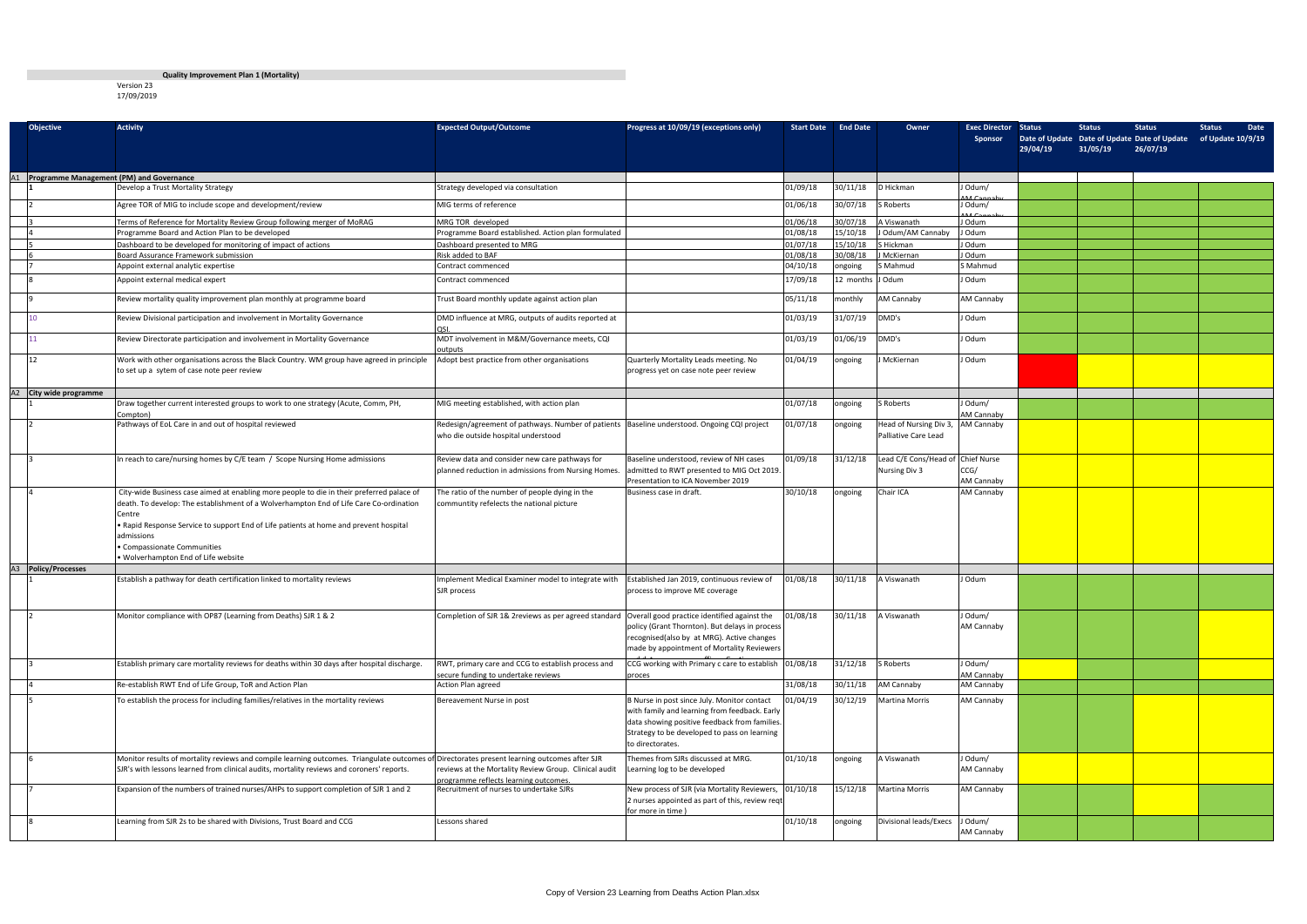| <b>Objective</b>                            | <b>Activity</b>                                                                                                                                                                                                    | <b>Expected Output/Outcome</b>                                                                      | Progress at 10/09/19 (exceptions only)                                                                                                                   | <b>Start Date</b> | <b>End Date</b> | Owner                                                             | Exec Director<br>Sponsor           | <b>Status</b><br><b>Status</b><br><b>Status</b><br>Date of Update Date of Update Date of Update<br>29/04/19<br>31/05/19<br>26/07/19 | <b>Status</b><br><b>Date</b><br>of Update 10/9/19 |
|---------------------------------------------|--------------------------------------------------------------------------------------------------------------------------------------------------------------------------------------------------------------------|-----------------------------------------------------------------------------------------------------|----------------------------------------------------------------------------------------------------------------------------------------------------------|-------------------|-----------------|-------------------------------------------------------------------|------------------------------------|-------------------------------------------------------------------------------------------------------------------------------------|---------------------------------------------------|
|                                             | Coding reflects full diagnosis of population of admitted patients to include definitive co-<br>morbidities. Primary and secondary diagnoses.                                                                       | Feedback on additional software; revised Coding Policy. Change in practices appears to have         | influenced the ouputs e.g. improvements in<br>depth of CCI seen, increase in length of FCE<br>Ongoing monitoring required                                | 01/10/18          | 30/11/18        | J Cotterell                                                       | J Odum/<br><b>K</b> Stringer       |                                                                                                                                     |                                                   |
| $ 10\rangle$                                | Review analytical data provided by external experts to inform Directorates/Division/Coding<br>and Executive teams. Data submitted to PWC.                                                                          | Feedback of coding and HED data monthly                                                             | Monthly reports from PWC, shared with<br>Diagnosis leads, predictor model in place                                                                       | 01/11/18          | ongoing         | N Coates / Sultan<br>Mahmud                                       | S Mahmud                           |                                                                                                                                     |                                                   |
| 11                                          | Implementation of NEWS2 track and trigger system and protocol for sepsis identified.                                                                                                                               | Identify and management of sepsis/deteriorating<br>patient in line with national guidance.          |                                                                                                                                                          |                   |                 |                                                                   | J Odum                             |                                                                                                                                     |                                                   |
| 13                                          | Review Governance feedback mechanisms across the Trust                                                                                                                                                             | Individuals and Directorates are aware of the results<br>and actions from investigations/incidents  | Review of process will be developed in line<br>with Grant Thornton recommendations                                                                       | 01/03/19          | 31/07/19        | M Arthur                                                          | AM Cannaby                         |                                                                                                                                     |                                                   |
|                                             | Develop IT platform (worksheets, data collection, directorate feedback)                                                                                                                                            | Trends of Mortality reviews                                                                         | Programme of work underway, bi weekly<br>meetings to progress project                                                                                    | 01/01/19          | 31/03/20        | S Parton                                                          | <b>K</b> Stringer                  |                                                                                                                                     |                                                   |
| A4 Quality/Safety of Care Mortality Reviews |                                                                                                                                                                                                                    |                                                                                                     |                                                                                                                                                          |                   |                 |                                                                   |                                    |                                                                                                                                     |                                                   |
|                                             | Reduce number of short term FCEs at 'front door'                                                                                                                                                                   | Appropriate reduction of FCEs                                                                       |                                                                                                                                                          | 01/01/18          | 31/05/18        | <b>Cotterell</b>                                                  | J Odum/<br>K Stringer              |                                                                                                                                     |                                                   |
|                                             | Cases in alerting diagnosis baskets receive case note reviews via specialists within two months Alerts returned within two months Report presented                                                                 | and discussed at MRG within agreed timescales                                                       | Alerts now reviwed (8 to CQC within last 48<br>months). Other alerts presented to MRG                                                                    | 01/01/18          | ongoing         | A Viswanath                                                       | J Odum                             |                                                                                                                                     |                                                   |
|                                             | Implement care pathway audit against best practice standards as CQI in specific directorates.<br>Utilise reviews of alerting diagnosis outcomes to decide on "prospective" CQI programme<br>MRG to liaise with CQI | Directorates to agree and complete CQI audits                                                       | QI projects ongoing in sepsis, pneumonia.<br>Heart Failure and AKI in development. Regular<br>feedback meetings have been set up to<br>monitor progress. | 01/07/18          | 01/06/19        | <b>Medical Divisional</b><br>leads / A Viswanath /<br>S Cherukuri | J Odum                             |                                                                                                                                     |                                                   |
|                                             | PDSA community in reach                                                                                                                                                                                            | PDSA cycles to be tested                                                                            |                                                                                                                                                          | 01/09/18          | 01/03/19        | AM Cannaby                                                        | AM Cannaby                         |                                                                                                                                     |                                                   |
|                                             | Monitor complaints, incident trends at Directorate, Divisional and Trust level via IQPR and                                                                                                                        | Evidenced in meeting minutes                                                                        |                                                                                                                                                          | 01/01/18          | ongoing         | J Odum                                                            | J Odum                             |                                                                                                                                     |                                                   |
|                                             | TMC / Trust Board<br>Develop a process of undertaking harm reviews 104 day+ Cancer waits                                                                                                                           | Harm reviews discussed with CCG and RWT                                                             |                                                                                                                                                          | 01/09/18          | 31/10/18        | Cancer lead                                                       | AM Cannaby/                        |                                                                                                                                     |                                                   |
|                                             | Monitor compliance of VTE, sepsis, IP incidents, falls, pressure injuries via Directorate/<br>Division/Trust                                                                                                       | To all Governance meetings                                                                          |                                                                                                                                                          | 01/06/18          | ongoing         | Divisional leads/Execs                                            | G Nuttall<br>J Odum/<br>AM Cannaby |                                                                                                                                     |                                                   |
|                                             | Nursing mortality audits commencing with sepsis and pneumonia pathways                                                                                                                                             | Completion and dissemination of audit results                                                       |                                                                                                                                                          | 10/09/18          | 30/11/18        | <b>Martina Morris</b>                                             | <b>AM Cannaby</b>                  |                                                                                                                                     |                                                   |
|                                             | Quality Improvement strategy and agenda rolled out across the Trust with emphasis on<br>embedding concept into daily activity                                                                                      | QI inititatives reported                                                                            | Team in place since April 2091, Quarterly<br>reports at TMC/TB                                                                                           | 01/04/19          |                 | Simon Evans                                                       | M Sharon                           |                                                                                                                                     |                                                   |
|                                             | Work with CEO of Sepsis Trust                                                                                                                                                                                      |                                                                                                     |                                                                                                                                                          | 01/03/19          |                 |                                                                   | AM Cannaby                         |                                                                                                                                     |                                                   |
|                                             | Use best practice pathway as standard to monitor SJR 2 against.                                                                                                                                                    | Mortality Reviewers will have access to standards for<br>key diagnostic pathways                    | Stroke have produced, Further to be develope 01/03/19                                                                                                    |                   |                 | A Viswanath                                                       | J Odum                             |                                                                                                                                     |                                                   |
| A5 Education                                |                                                                                                                                                                                                                    |                                                                                                     |                                                                                                                                                          |                   |                 |                                                                   |                                    |                                                                                                                                     |                                                   |
|                                             | Educational Package for coding to be developed for Medical teams                                                                                                                                                   | Educational Package developed and delivered<br>Reduction in number of patients 'R' coded at 1st/2nd |                                                                                                                                                          | 01/01/18          | 30/04/18        | J Cotterell                                                       | J Odum/<br><b>K</b> Stringer       |                                                                                                                                     |                                                   |
|                                             | Educational Package for SJRs to be developed for Medical and Nursing teams                                                                                                                                         | <b>ECE</b><br>Educational Package developed and delivered                                           |                                                                                                                                                          | 01/01/18          | 01/12/18        | S Hutchinson                                                      | J Odum                             |                                                                                                                                     |                                                   |
|                                             | Monitor and disseminate learning of SUIs through Governance structure                                                                                                                                              | Evidence of improvements in care across pathways at<br>quarterly Directorate/Divisional reviews     |                                                                                                                                                          | 01/01/18          | ongoing         | Divisional leads/Execs                                            | J Odum/<br>AM Cannaby              |                                                                                                                                     |                                                   |
|                                             | Review content of and attendance at leadership training for staff including medical staff                                                                                                                          | Programme of leadership training, completion<br>expectations                                        | Leadership training package has been<br>launched by education department,<br>(particularly for all Cons). Included in Cons<br>nduction package           | 01/03/19          | ongoing         | <b>B</b> McKaig                                                   | J Odum                             |                                                                                                                                     |                                                   |
| Workforce                                   |                                                                                                                                                                                                                    |                                                                                                     |                                                                                                                                                          |                   |                 |                                                                   |                                    |                                                                                                                                     |                                                   |
|                                             | mplement Medical Examiner model                                                                                                                                                                                    | ME recruitment and training 5 day ME rota (recruit and<br>commence)                                 |                                                                                                                                                          | 01/07/18          | 01/12/18        | A Viswanath                                                       | J Odum                             |                                                                                                                                     |                                                   |
|                                             | Safe nurse staffing levels at ward and team level                                                                                                                                                                  | Staffing reviews bi-annually by Board providing<br>transparent reporting                            |                                                                                                                                                          | 01/01/18          | ongoing         | <b>AM Cannaby</b>                                                 | AM Cannaby                         |                                                                                                                                     |                                                   |
|                                             | Monitor vacancy rates and implement Trust recruitment strategy                                                                                                                                                     | Report progress on monthly basis to Governance<br>structure as per the NSF plan                     |                                                                                                                                                          | 01/06/18          | 01/03/19        | AM Cannaby                                                        | AM Cannaby                         |                                                                                                                                     |                                                   |
|                                             | Ensure safe medical staffing levels and adherence to 7 day standards. Reduce Agency usage.                                                                                                                         | All patients seen daily by a consultant within 14 hours<br>of admission and daily as standard       | 14hrs standard is compliant. Daily review is at 01/01/18<br>86%. Audit October 2019 will be presented<br>NOV                                             |                   | ongoing         | J Odum / Dev Singh                                                | J Odum                             |                                                                                                                                     |                                                   |
|                                             | Further expand deteriorating patient 'out reach team'                                                                                                                                                              | Business case 10th October recruitment Nov - Jan<br>expansion of service Feb 2019                   |                                                                                                                                                          | 10/10/18          |                 | 31/03/2019 Divisional leads                                       | J Odum/<br>AM<br>Cannaby           |                                                                                                                                     |                                                   |
|                                             | Recruit senior nurses to sepsis programme                                                                                                                                                                          | Nurses commence Jan 2019 and improvement<br>programme devised with measurable actions               |                                                                                                                                                          | 01/09/18          | 31/01/19        | Sepsis lead/V Whatley                                             | J Odum/ AM<br>Cannaby              |                                                                                                                                     |                                                   |
|                                             | Palliative Care team business case and implementation plan                                                                                                                                                         | December 2018<br>Business case 20th October recruitment Nov - Jan<br>expansion of service Feb 2019  |                                                                                                                                                          | 10/10/18          |                 | 31/03/2019 Divisional leads                                       | AM Cannaby                         |                                                                                                                                     |                                                   |